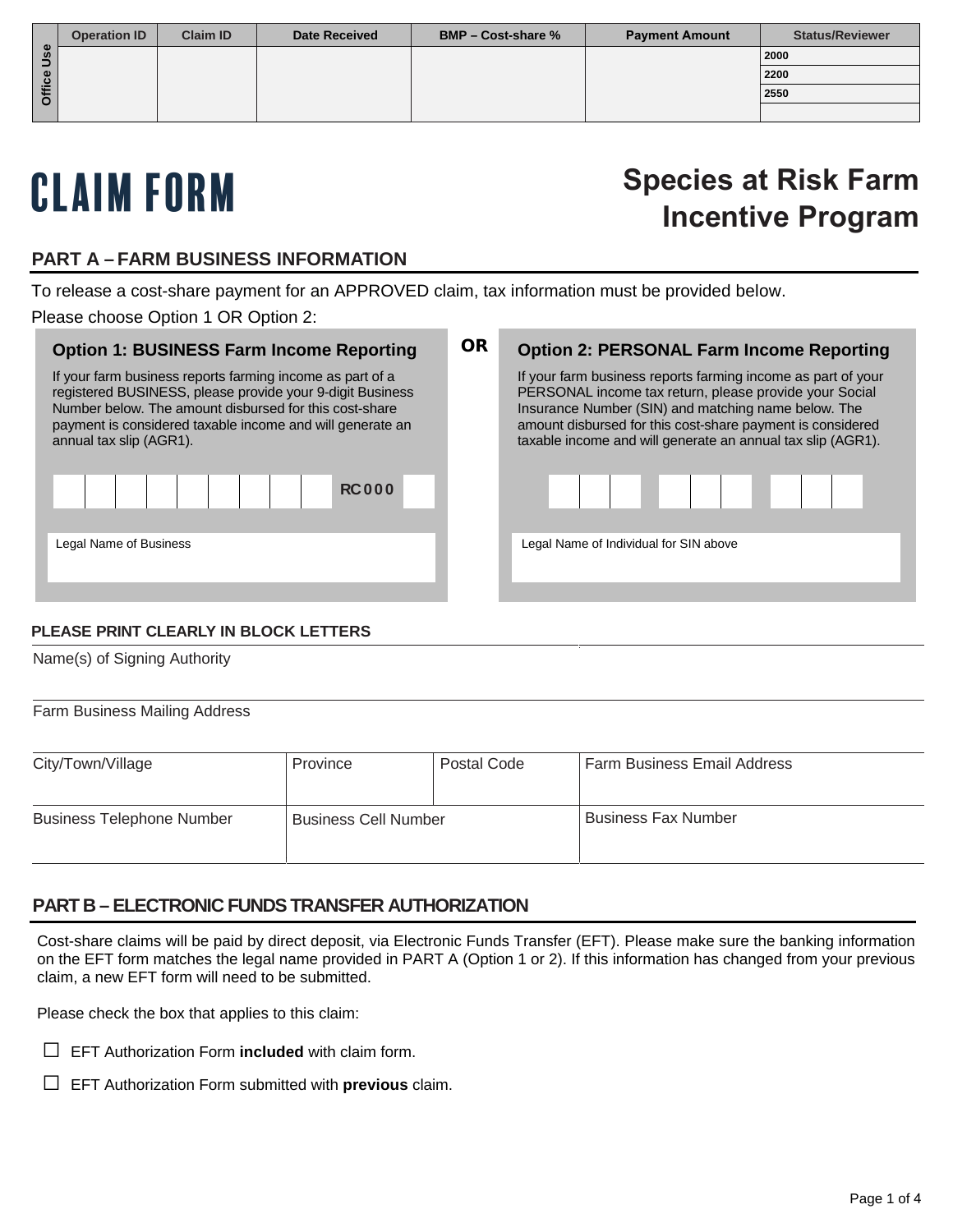# **C - PROJECT COMPLETION**

Which BMP best describes your project? Please answer the questions associated with the BMP project you are submitting a claim for:

|                                                                      | Type of structure/enhancement (e.g., nest box): ________________________________ |  |
|----------------------------------------------------------------------|----------------------------------------------------------------------------------|--|
| 1.1 Habitat Structures and Enhancement                               |                                                                                  |  |
|                                                                      |                                                                                  |  |
| $\Box$ 1.2 Corridors Connecting Habitats                             |                                                                                  |  |
| $\square$ 1.3 Biodiversity Enhancement Plan                          |                                                                                  |  |
|                                                                      |                                                                                  |  |
| □ 1.4 Invasive Plant Species Control                                 |                                                                                  |  |
| $\Box$ 1.5 Other Specific SAR Habitat<br><b>Improvement Projects</b> |                                                                                  |  |
| $\Box$ 2.1 Fencing to Exclude Livestockfrom                          | Number of woodland/forest acres protected by project: __________________________ |  |
| <b>Woodland Areas</b>                                                |                                                                                  |  |
|                                                                      |                                                                                  |  |
| $\Box$ 2.2 Native Tree Planting                                      | $\Box$ Reforestation $\Box$ Windbreak $\Box$ Buffer strip                        |  |
|                                                                      |                                                                                  |  |
|                                                                      |                                                                                  |  |
| $\Box$ 3.1 Wetland Restoration                                       |                                                                                  |  |
|                                                                      |                                                                                  |  |
| $\Box$ 3.2 Fencing to Exclude Livestock from                         |                                                                                  |  |
| <b>Water's Edge</b>                                                  |                                                                                  |  |
|                                                                      | $\Box$ Livestock watering system installed as part of project                    |  |
| $\Box$ 3.3 Improved Stream Crossings                                 |                                                                                  |  |
| $\Box$ 3.4 Erosion Control Structures Along<br><b>Water's Edge</b>   |                                                                                  |  |
| $\Box$ 4.1 Native Grassland Planting                                 |                                                                                  |  |
|                                                                      | Acres rotationally grazed as a result of project: ______________________________ |  |
| $\Box$ 4.2 Cross Fencing for Rotational Grazing                      |                                                                                  |  |
|                                                                      | Livestock watering system installed as part of project                           |  |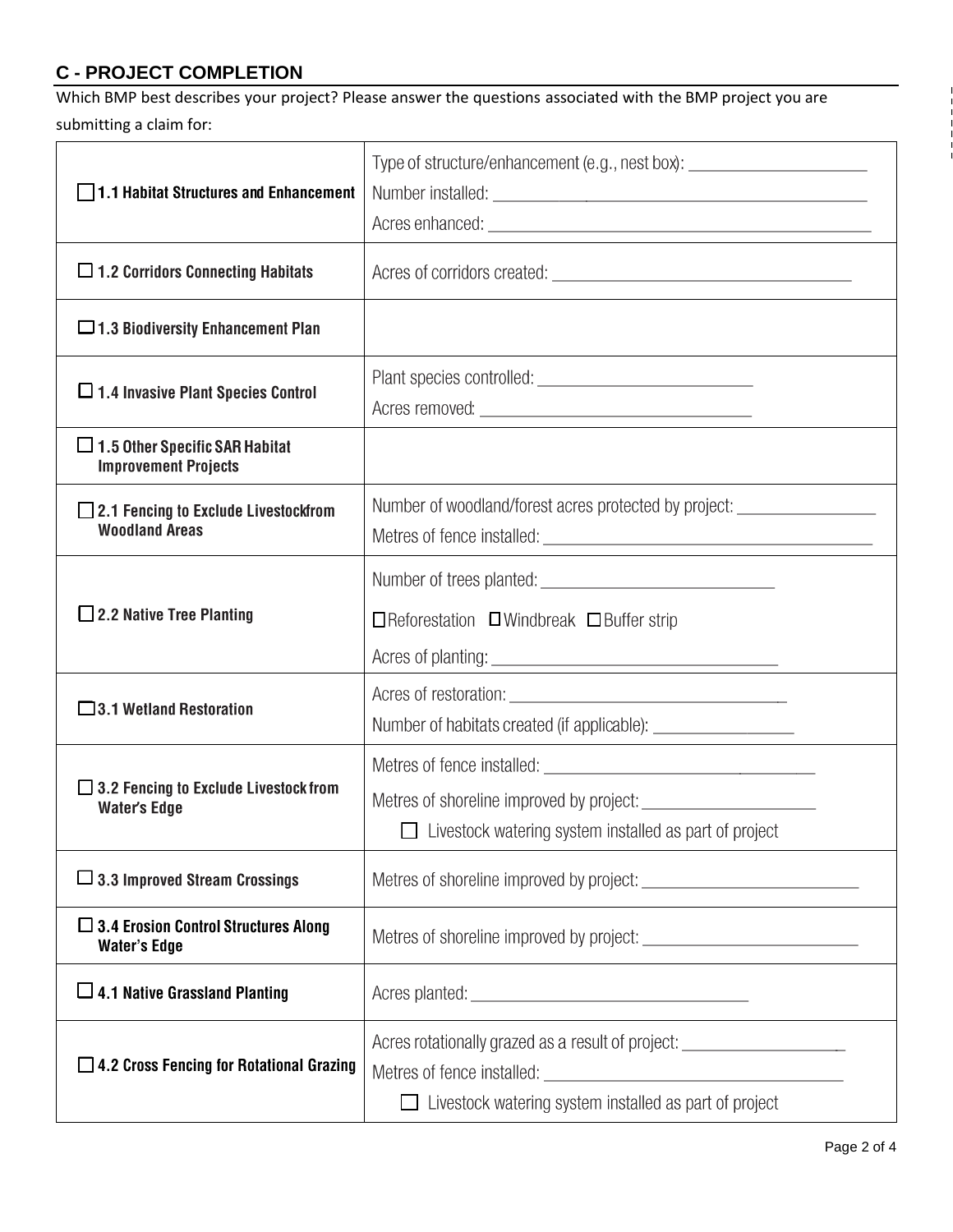#### **PART D - PROJECT COSTS**

Identify all invoiced costs associated with the project (e.g. materials, services, equipment rentals). Please attach additional pages to this claim if you require more space for cost items.

| <b>Invoiced Item(s) Description</b> | <b>Supplier</b>           | $Cost($ \$)<br>Do not include HST | Invoice & proof of<br>payment attached |
|-------------------------------------|---------------------------|-----------------------------------|----------------------------------------|
|                                     |                           |                                   |                                        |
|                                     |                           |                                   |                                        |
|                                     |                           |                                   |                                        |
|                                     |                           |                                   |                                        |
|                                     |                           |                                   |                                        |
|                                     |                           |                                   |                                        |
|                                     |                           |                                   |                                        |
|                                     | <b>Total Project Cost</b> | \$                                |                                        |

#### **PART E - PROJECT IN-KIND CONTRIBUTIONS**

Labour or equipment contributions made by the applicant, their family member(s) or business partner(s).

 $\Box$  I have attached a completed In-Kind Claim Declaration Form detailing the contribution amount below

**Total In-Kind Contribution Amount \$**

#### **PART F - TOTAL PROJECT COSTS**

| Total Project Cost (from Part D)                                        | \$ |
|-------------------------------------------------------------------------|----|
| Total Applicant In-Kind Contribution (from Part E)                      | \$ |
| Total Costs of the Project (Part D + Part E)                            |    |
| I have received or anticipate additional funding for this project from: | Φ  |